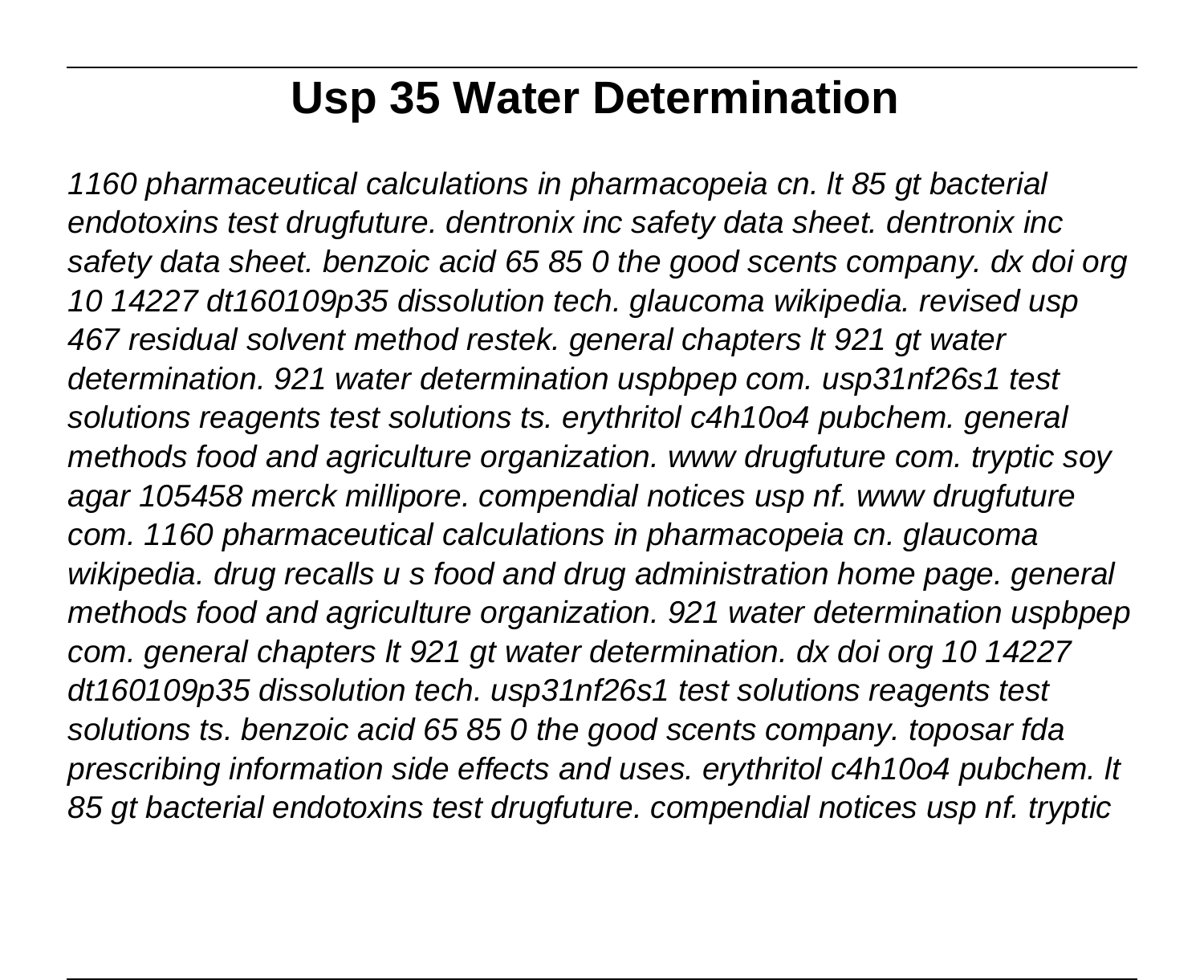soy agar 105458 merck millipore. revised usp 467 residual solvent method restek. drug recalls u s food and drug administration home page. toposar fda prescribing information side effects and uses

#### **1160 PHARMACEUTICAL CALCULATIONS IN Pharmacopeia cn**

April 28th, 2018 - Correct pharmaceutical calculations can be accomplished by using for example proper conversions from one measurement system to another and properly placed decimal points by understanding the

arithmetical concepts and by paying close attention to the details of the calculations'

'**LT 85 GT BACTERIAL ENDOTOXINS TEST DRUGFUTURE** APRIL 26TH, 2018 - 5626ã€^85〉 BACTERIAL ENDOTOXINS TEST BIOLOGICAL TESTS SECOND SUPPLEMENT TO USP 35†HF 30 BUFFERS MUST BE VALIDATED TO BE FREE OF DETECTABLE ENDOTOXINENSURE BOTH THE PRECISION AND VALIDITY OF THE TEST PERFORM'

#### '**dentronix inc safety data sheet**

**april 27th, 2018 - dentronix inc safety data sheet ansi z400 1 z129 1 2010 dentronix® multipurpose ultrasonic cleaning solution super concentrate revision date october 2014 internal document number 48231 01b page 1 of 5**''**Dentronix Inc Safety Data Sheet**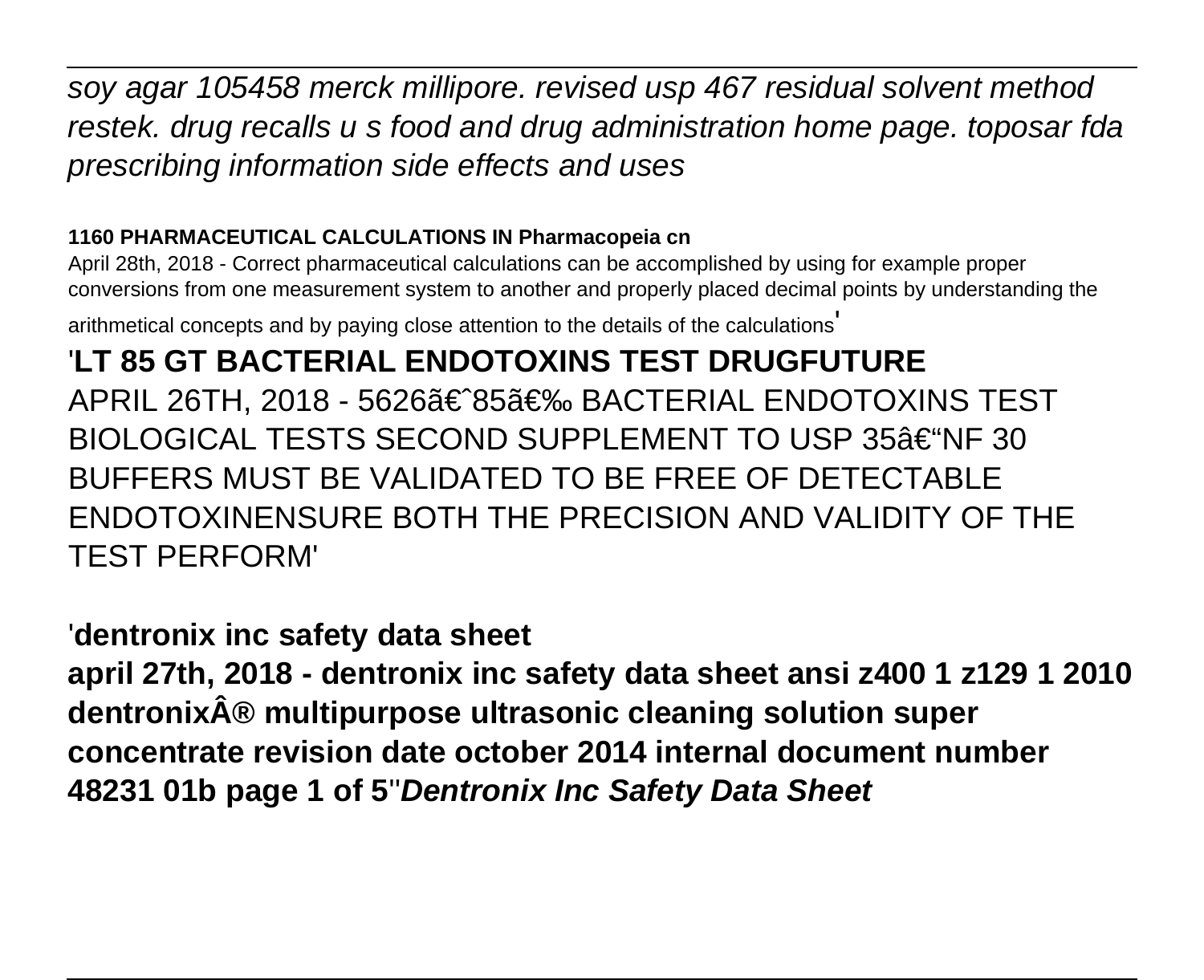April 27th, 2018 - Dentronix Inc Safety Data Sheet ANSI Z400 1 Z129 1 2010 Dentronix® Multipurpose Ultrasonic Cleaning Solution Super Concentrate Revision Date October 2014 Internal Document Number 48231 01B Page 1  $Of$  5'

'**BENZOIC ACID 65 85 0 THE GOOD SCENTS COMPANY APRIL 28TH, 2018 - FOOD ADDITIVE FUNCTIONAL USE S ANTIMICROBIAL AGENTS FLAVORING AGENTS HAS AN BALSAMIC TYPE ODOR**''**dx doi org 10 14227 DT160109P35 Dissolution Tech April 28th, 2018 - Dissolution Technologies FEBRUARY 2009 35 Goodness of Fit Model Dependent Approach for Release Kinetics of Levofloxacin Hemihydrates Floating Tablet V T Thakkar1 3 P A Shah1 T G Soni 1 M Y Parmar M C Gohel2 and**' '**GLAUCOMA WIKIPEDIA APRIL 29TH, 2018 - OPEN ANGLE GLAUCOMA IS PAINLESS AND DOES NOT HAVE ACUTE ATTACKS THUS THE LACK OF CLEAR SYMPTOMS MAKE SCREENING VIA REGULAR EYE CHECK UPS IMPORTANT**'

'**REVISED USP 467 RESIDUAL SOLVENT METHOD RESTEK**

APRIL 28TH, 2018 - REVISED USP 467 RESIDUAL SOLVENT METHOD SATISFY NEW METHOD

REQUIREMENTS WITH RESTEK COLUMNS AND STANDARDS''**General Chapters lt 921 gt**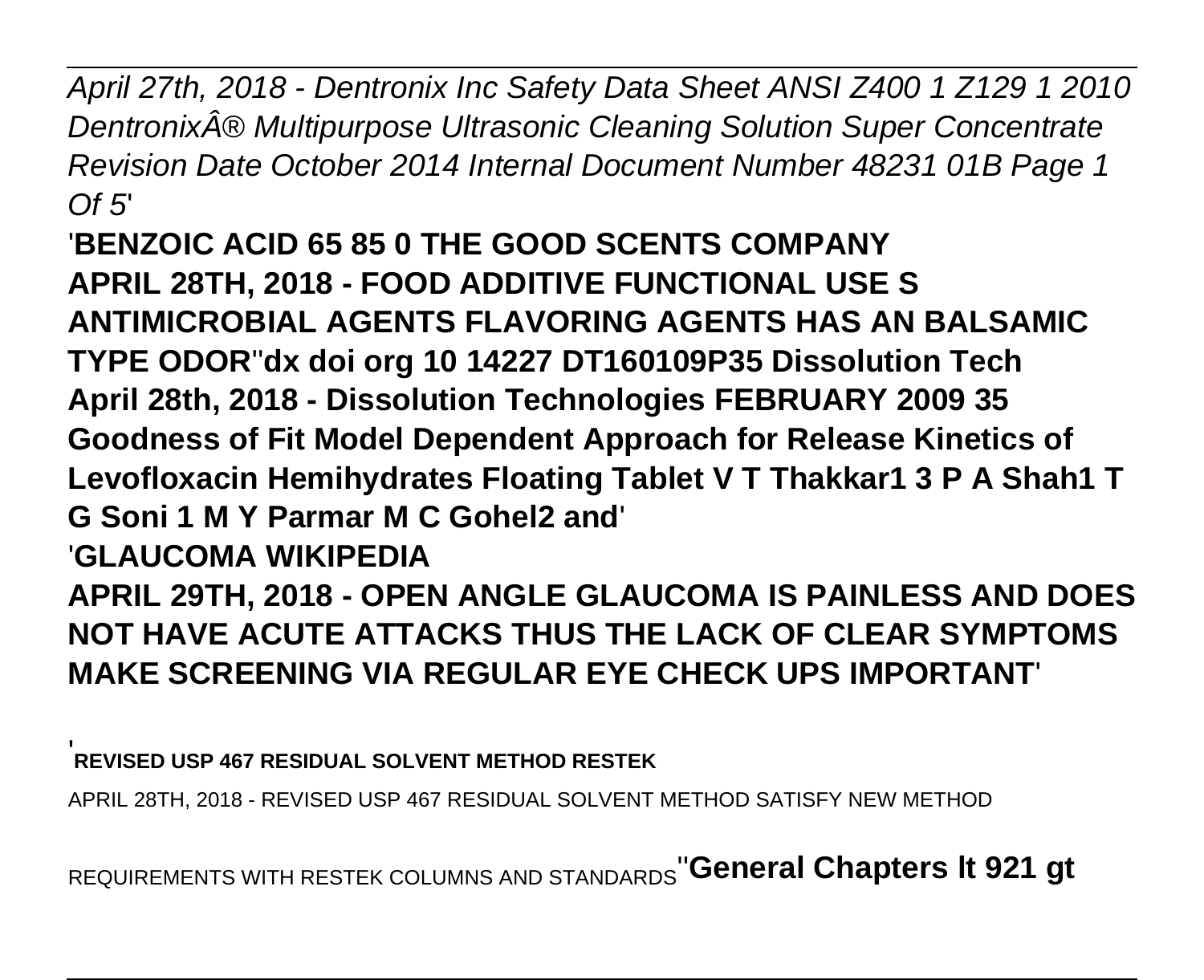### **WATER DETERMINATION**

April 30th, 2018 - Many Pharmacopeial articles either are hydrates or contain water in adsorbed form As a result the determination of the water content is important in demonstrating compliance with the Pharmacopeial standards'

#### '**921 WATER DETERMINATION USPBPEP COM**

APRIL 30TH, 2018 - MANY PHARMACOPEIAL ARTICLES EITHER ARE HYDRATES OR CONTAIN WATER IN ADSORBED FORM AS A RESULT THE DETERMINATION OF THE WATER CONTENT IS IMPORTANT IN DEMONSTRATING COMPLIANCE WITH THE PHARMACOPEIAL STANDARDS'

#### '**usp31nf26s1 Test Solutions Reagents Test Solutions TS**

April 27th, 2018 - Certain Of The Following Test Solutions Are Intended For Use As Acid Base Indicators In Volumetric Analyses Such Solutions Should Be So Adjusted That When 0 15 ML Of The Indicator Solution Is Added To 25 ML Of Carbon Dioxide Free Water 0 25 ML Of 0 02 N Acid Or Alkali Respectively Will Produce The Characteristic Color Change''**erythritol c4h10o4 pubchem**

# **april 29th, 2018 - erythritol is a four carbon sugar that is found in algae fungi and lichens it is twice as sweet as sucrose and can be used as a coronary vasodilator**''**general methods food and agriculture organization**

april 30th, 2018 - general methods appearance and physical properties boiling point and distillation range the

following method employs 100 ml of sample in cases where it is necessary or would be desirable to use a smaller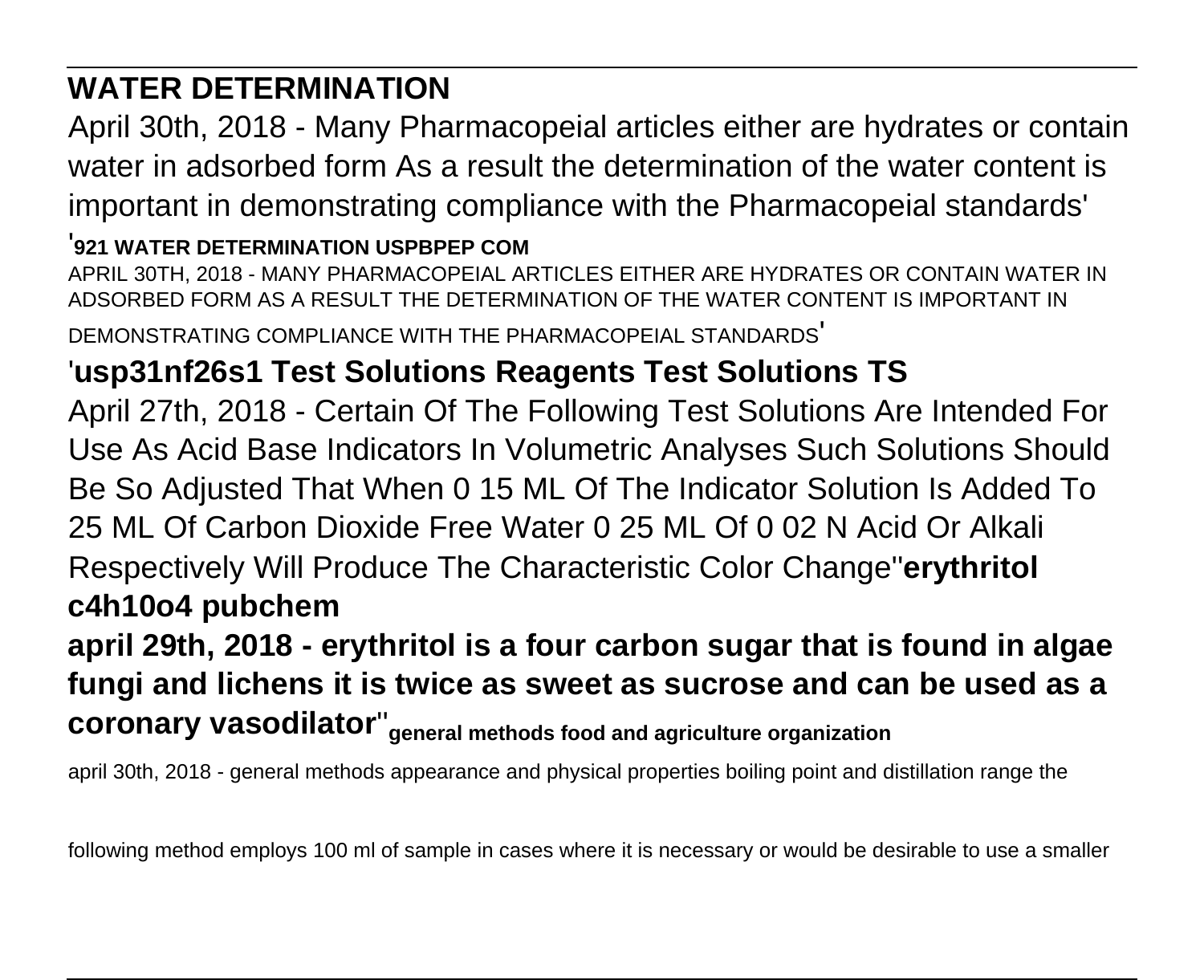sample the method of mccullough et al j chem ed 47 57 1970 which employs only 50 Aµl of sample may be<br><sub>used</sub> '**www drugfuture com** 

April 27th, 2018 - Every monograph in the USP and NF shall have packaging and storage requirements For the packaging portion of the statement the choice of containers is given in this chapter''**Tryptic Soy agar 105458 Merck Millipore**

April 28th, 2018 - acc EP USP JP ISO and FDA BAM GranuCultâ,  $\phi$  Find MSDS or SDS a COA data sheets and more information'

# '**compendial notices usp nf**

april 29th, 2018 - usp–nf compendial notices are designed to inform stakeholders of the changing status of usp $\hat{a} \in \hat{m}$  monographs and general chapters and other usp $\hat{a} \in \hat{m}$  standards setting initiatives"**WWW** 

# **DRUGFUTURE COM**

APRIL 27TH, 2018 - EVERY MONOGRAPH IN THE USP AND NF SHALL HAVE PACKAGING AND STORAGE REQUIREMENTS FOR THE PACKAGING PORTION OF THE STATEMENT THE CHOICE OF CONTAINERS IS GIVEN IN THIS CHAPTER''**1160 PHARMACEUTICAL CALCULATIONS IN Pharmacopeia cn April 28th, 2018 - Correct pharmaceutical calculations can be**

**accomplished by using for example proper conversions from one**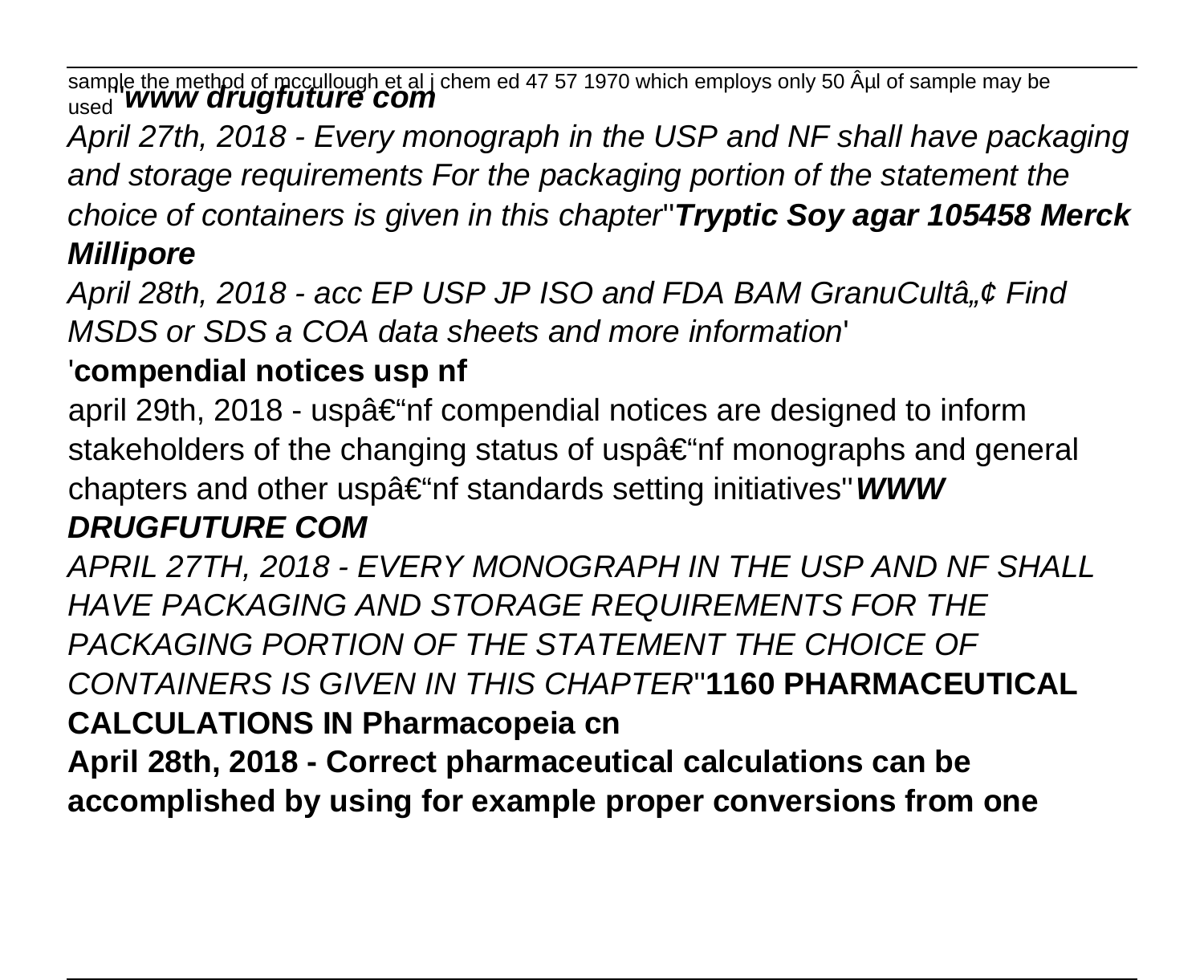**measurement system to another and properly placed decimal points by understanding the arithmetical concepts and by paying close attention to the details of the calculations**'

#### '**Glaucoma Wikipedia**

April 29th, 2018 - Glaucoma is a group of eye diseases which result in damage to the optic nerve and vision loss The most common type is open angle glaucoma with less common types including closed angle glaucoma and normal tension glaucoma'

#### '**Drug Recalls U S Food And Drug Administration Home Page**

April 30th, 2018 - FDA Provides A Searchable List Of Recalled Products Drug Recalls Are Actions Taken By A Firm

To Remove A Product From The Market And May Be Conducted On A Firm S Own Initiative By FDA Request Or By

FDA Order Under Statutory Authority'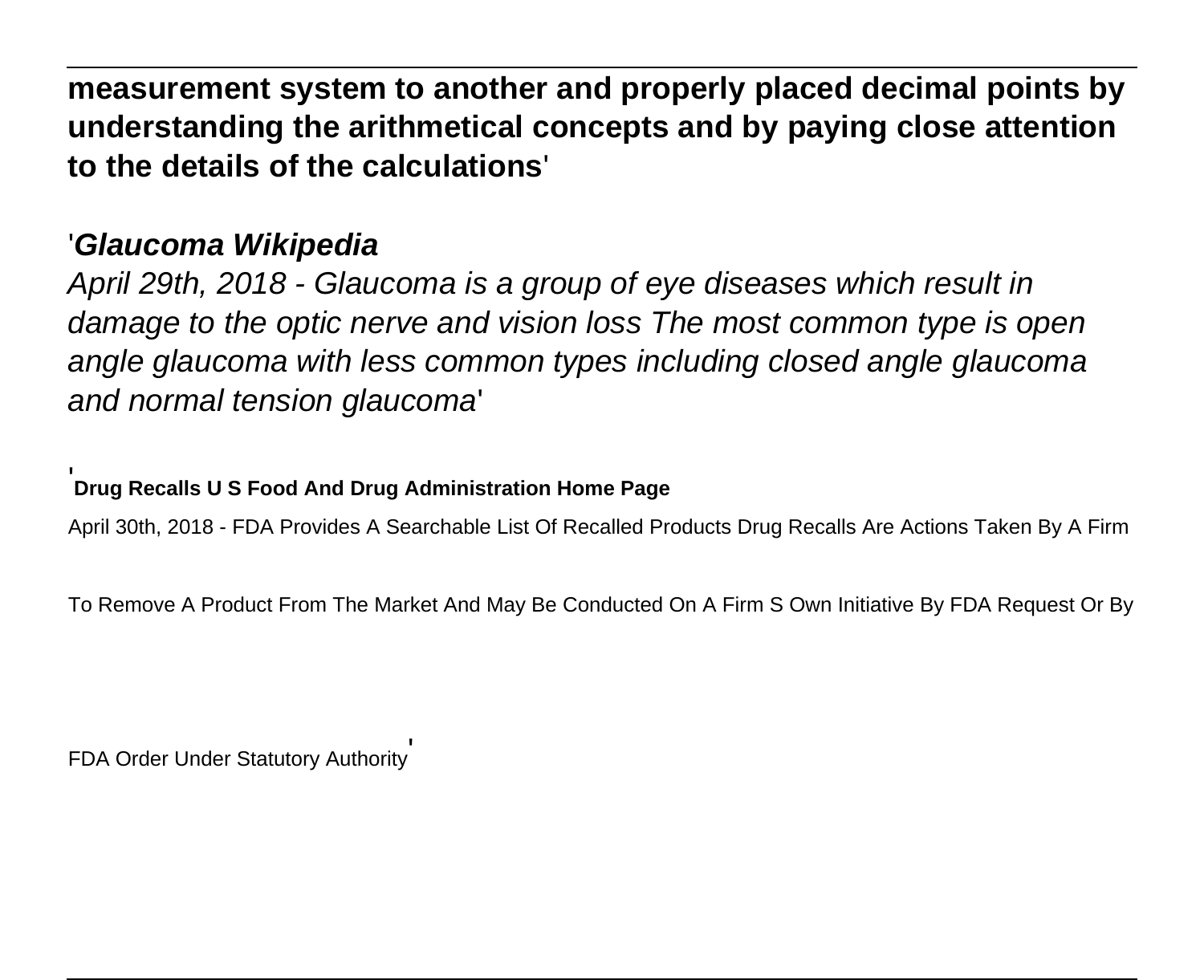'**general methods food and agriculture organization april 30th, 2018 - general methods appearance and physical properties boiling point and distillation range the following method employs 100 ml of sample in cases where it is necessary or would be desirable to use a smaller sample the method of mccullough et al j chem ed 47 57** 1970 which employs only 50 Aul of sample may be used

'**921 WATER DETERMINATION USPBPEP COM APRIL 30TH, 2018 - MANY PHARMACOPEIAL ARTICLES EITHER ARE HYDRATES OR CONTAIN WATER IN ADSORBED FORM AS A RESULT THE DETERMINATION OF THE WATER CONTENT IS IMPORTANT IN DEMONSTRATING COMPLIANCE WITH THE PHARMACOPEIAL STANDARDS**'

'**general chapters lt 921 gt water determination**

april 30th, 2018 - many pharmacopeial articles either are hydrates or contain water in adsorbed form as a result the determination of the water content is important in demonstrating compliance with the pharmacopeial standards' '**dx doi org 10 14227 DT160109P35 Dissolution Tech**

**April 28th, 2018 - Dissolution Technologies FEBRUARY 2009 35 Goodness of Fit Model Dependent Approach for Release Kinetics of**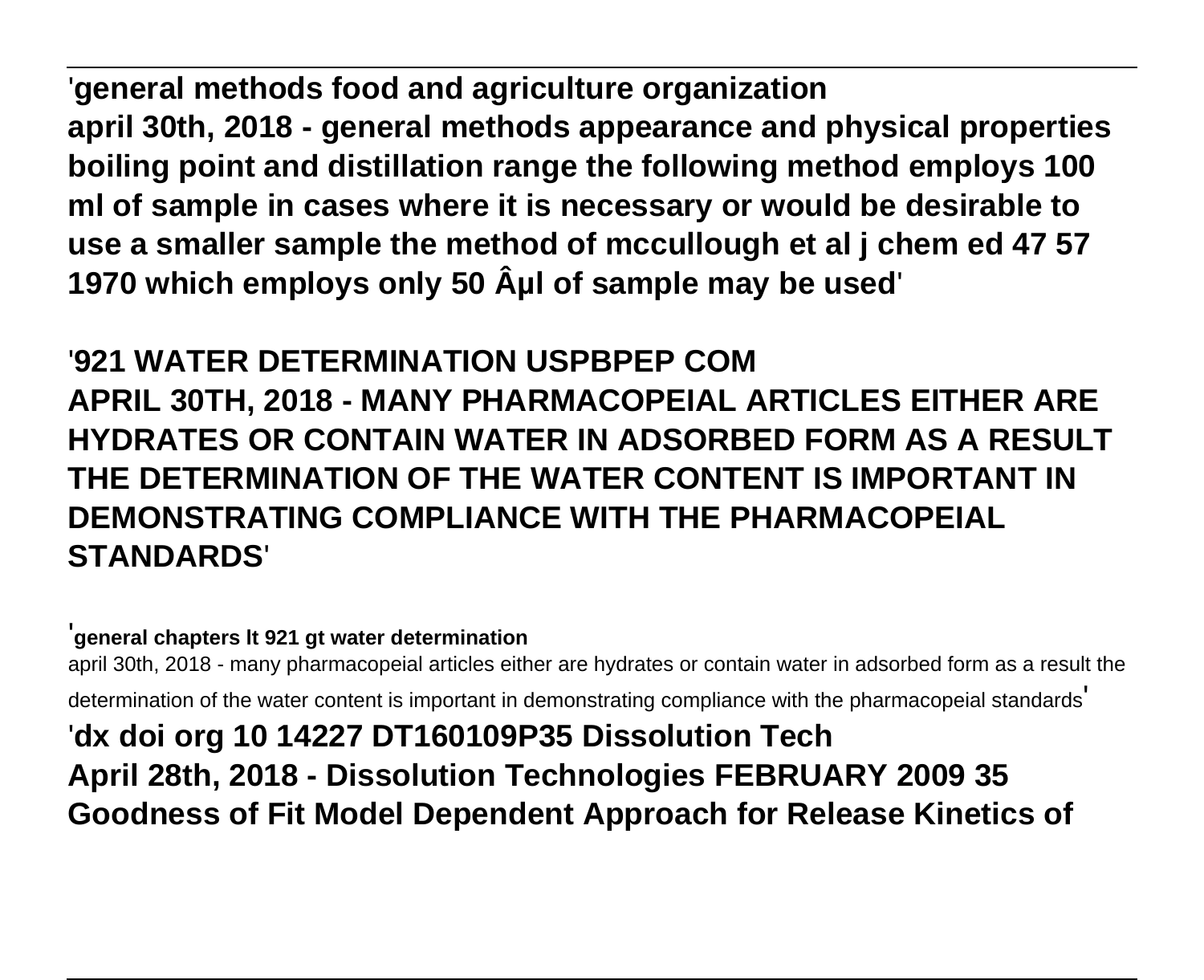**Levofloxacin Hemihydrates Floating Tablet V T Thakkar1 3 P A Shah1 T G Soni 1 M Y Parmar M C Gohel2 and**'

#### '**usp31nf26s1 test solutions Reagents Test Solutions TS**

April 27th, 2018 - Certain of the following test solutions are intended for use as acid base indicators in volumetric analyses Such solutions should be so adjusted that when 0 15 mL of the indicator solution is added to 25 mL of carbon dioxide free water 0 25 mL of 0 02 N acid or alkali respectively will produce the characteristic color change''**benzoic acid 65 85 0 the good scents company**

april 28th, 2018 - a fungistatic compound that is widely used as a food preservative it is conjugated to glycine in the liver and excreted as hippuric acid widespread in plants esp in essential oils and fruits mostly in esterified form''**Toposar FDA prescribing information side effects and uses** April 27th, 2018 - Toposar official prescribing information for healthcare professionals Includes indications dosage adverse reactions pharmacology and more''**erythritol c4h10o4 pubchem april 29th, 2018 - erythritol c4h10o4 cid 222285 structure chemical**

**names physical and chemical properties classification patents**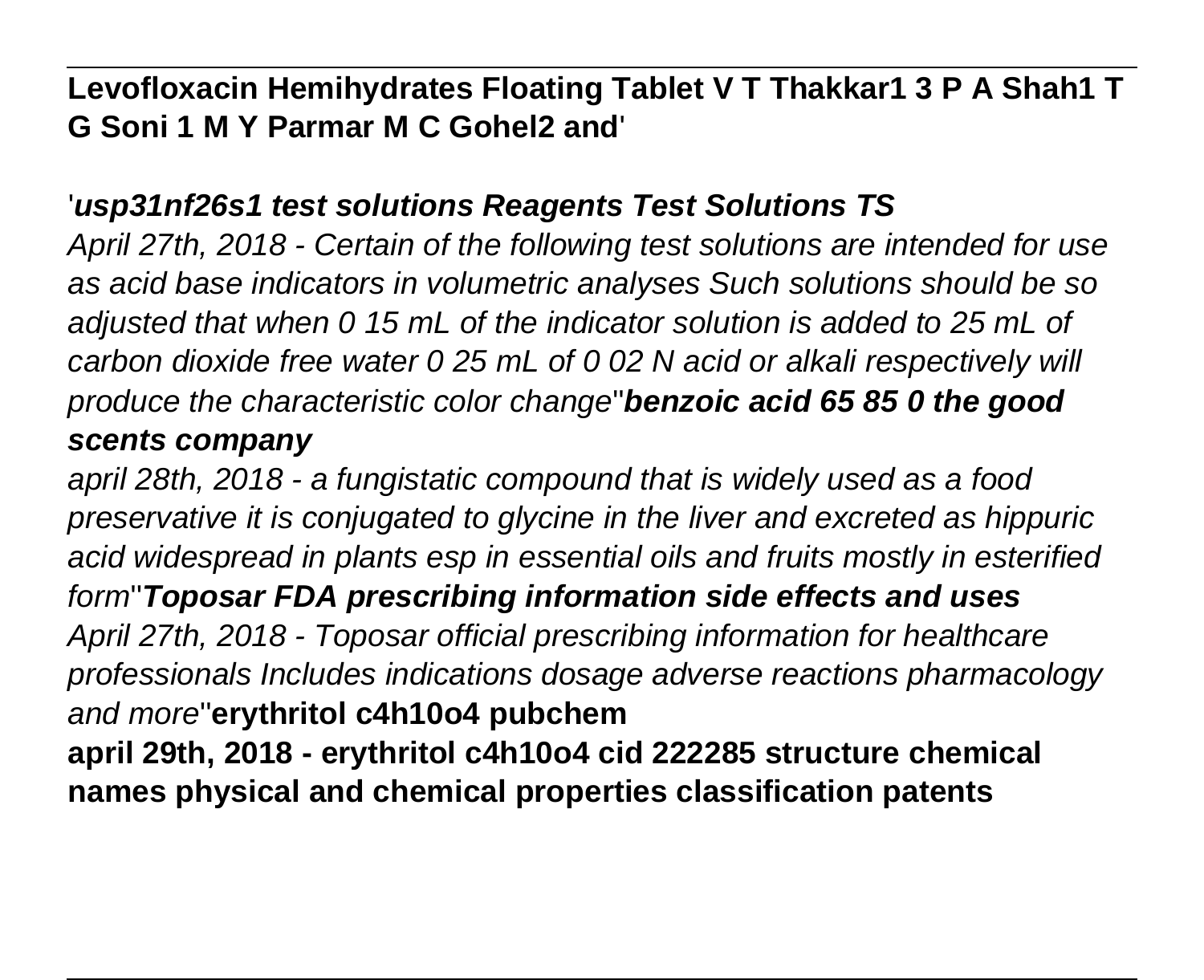# **literature biological activities safety hazards toxicity information supplier lists and more**''**lt 85 Gt BACTERIAL ENDOTOXINS TEST DrugFuture**

April 26th, 2018 - 5626〠85〉 Bacterial Endotoxins Test Biological Tests Second Supplement To USP 35†"NF

30 Buffers Must Be Validated To Be Free Of Detectable Endotoxinensure Both The Precision And Validity Of The

## Test Perform''**Compendial Notices USP NF**

April 29th, 2018 - USP $\hat{a} \in$  "NF Compendial Notices are designed to inform stakeholders of the changing status of USP†"NF monographs and general chapters and other USP $\hat{a}\in\hat{A}$  where standards setting initiatives

#### '**tryptic soy agar 105458 merck millipore**

april 28th, 2018 - acc ep usp jp iso and fda bam granucultâ, ¢ find msds or sds a coa data sheets and more information'

#### '**Revised USP 467 Residual Solvent Method Restek**

April 28th, 2018 - Revised USP 467 Residual Solvent Method Satisfy New